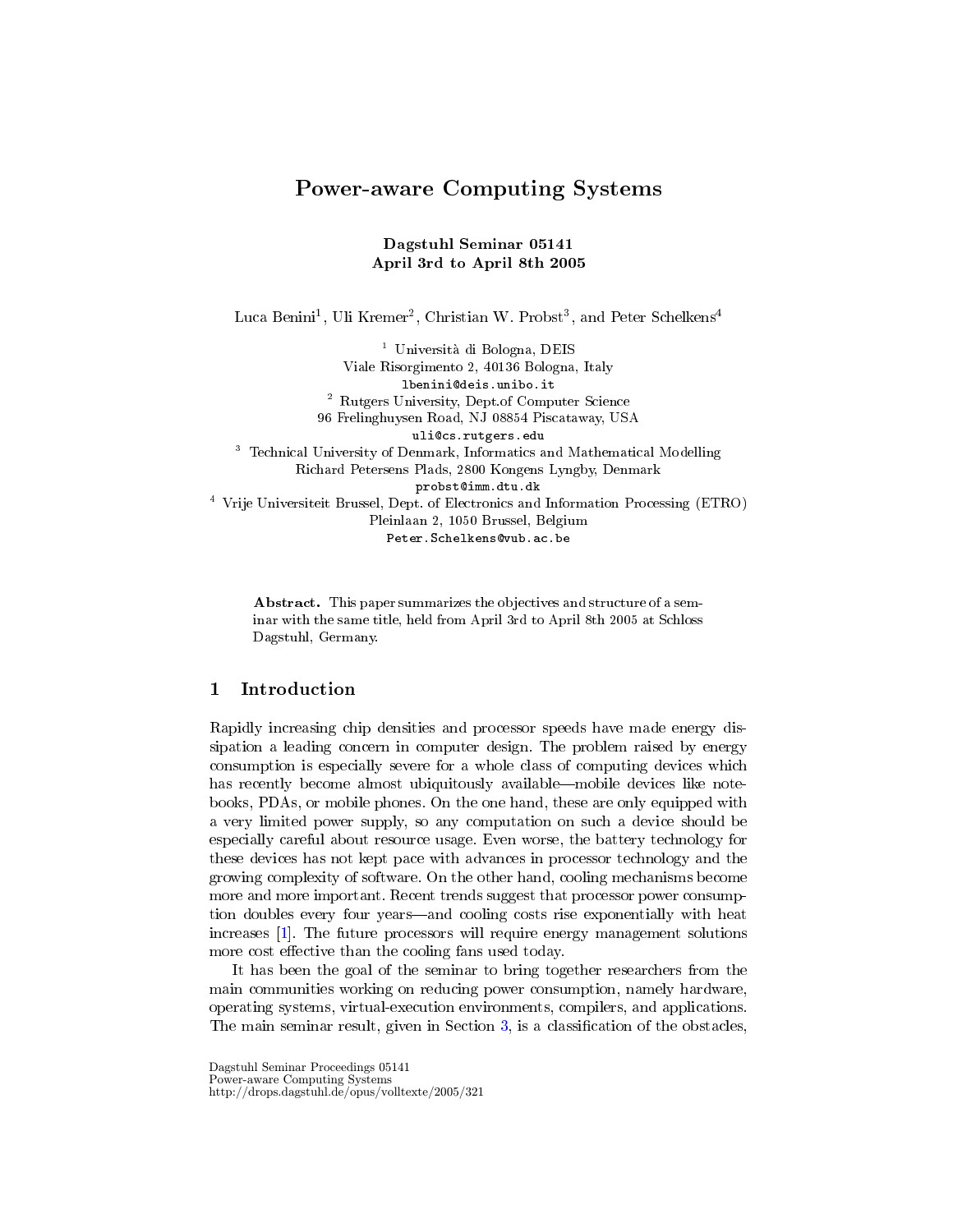and therefore research directions, with respect to power consumption seen for different classes of devices, ranging from very low power devices, over handheld devices, to servers and work stations. In a next step the seminar identified the impact different levels of dealing with power concerns can have.

### 2 Approaches to Reduce Energy Consumption

Figure [1](#page-1-0) gives an overview of the different levels that energy saving techniques can be applied at and some of the techniques available. It is noteworthy that leakage is rapidly becoming the dominant source of power consumption.

On the hardware level, decisions influence how software will be able to affect power dissipation. Similarly, decisions on the software level, that is operating system, compiler, virtual-execution environment, or application level, influence the processor's workload. Developing an integrated approach remains an open problem, although a number of research groups have started to explore it. However, currently most research is done in a vacuum, making assumptions about the execution environment that do not take into account the effect of other techniques.

Low-power computing is challenging first of all due to the sheer explosion of total hardware/software decisions [\[2\]](#page-6-1). The problem is further complicated by decisions along any dimension having tradeoffs along other dimensions. One tradeoff is between power and performance. Another is that minimizing power might introduce sharp power variations that impair chip reliability.

The third reason low power design is nontrivial is that no decision exists in a vacuum. A compiler can emit code to slow down the processor during memory stalls, but an operating system can override the compiler's decision by speeding up the processor at the same time. Without synergy between the compiler

| Classification |                         | Techniques                                              |             |  |
|----------------|-------------------------|---------------------------------------------------------|-------------|--|
| Software       | Application             | <b>Algorithm Design</b><br>Scheduling                   |             |  |
|                | Virtual Machine         | <b>Resource Hybernation</b><br><b>Memory Management</b> | Reduction   |  |
|                | Compiler                | <b>Fidelity Reduction</b><br><b>Energy Accounting</b>   |             |  |
|                | <b>Operating System</b> | <b>Remote Execution</b>                                 |             |  |
| Hardware       | Architecture            | Clock, Memory, and Interconnect Optimizations           |             |  |
|                | Gates                   | <b>Technology Mapping</b><br><b>Gate Restructuring</b>  | eakage<br>ш |  |
|                | <b>Transistors</b>      | <b>Transistor Sizing</b><br><b>Transistor Ordering</b>  |             |  |

<span id="page-1-0"></span>Fig. 1. An overview of techniques to achieve energy savings at different levels. The left hand part lists levels of hard- on software, the right hand part exemplary techniques that are applicable at that level.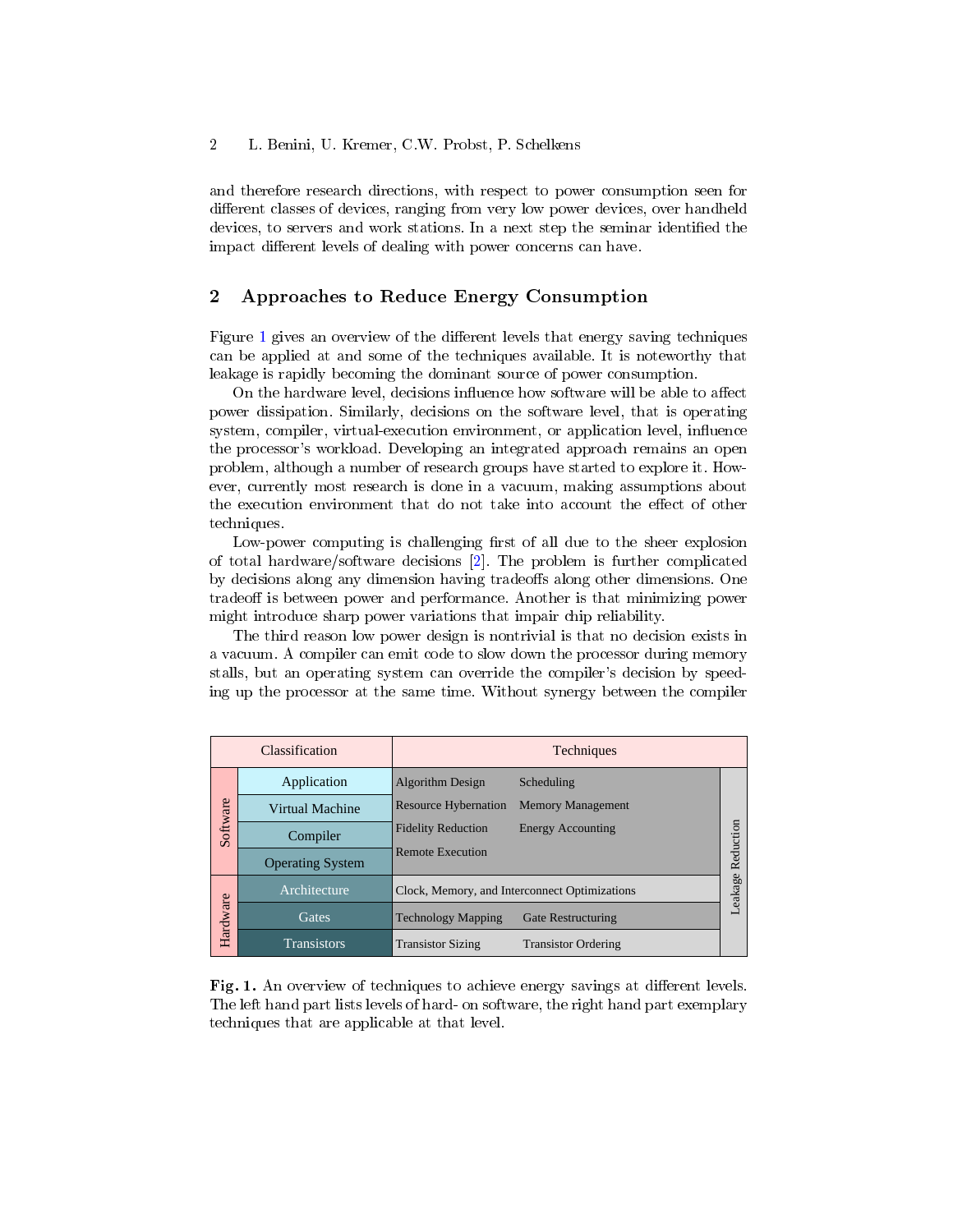and operating system, frequency thrashing can occur, resulting in power and performance degradation. More generally, without synergy among decisions at different levels of design, the effect of any power reduction technique will be short lived.

For all of these reasons, the problem of developing an integrated approach to power management remains unsolved, though researchers are addressing power issues at every level of design.

## <span id="page-2-0"></span>3 Where does the Power go?

In a series of discussion sessions the seminar participants tried to identify where power is consumed in devices. This resulted in a matrix (Figure [2\)](#page-2-1) that ranks how much different areas (Computation, Communication and I/O, Storage, Other) of different classes of systems (Very Low Power, Systems on a Chip, General Purpose Computing) contribute to the total system power consumption.

This matrix was then used to identify the impact that we expect different levels to have, as well as techniques provided by and problems to be solved in each of the levels. The levels considered are

- { Logic, Circuit, and Technology,
- Architectures and Micro-Architectures,

|                      |                       | Storage                                           | Communication<br>I/O     | Computation                      | Other             |
|----------------------|-----------------------|---------------------------------------------------|--------------------------|----------------------------------|-------------------|
| General              | Server                | $\overline{2}$<br>DRAM/DISK                       | 3                        | $\mathbf{1}$                     | 3<br>Power Supply |
| Purpose<br>Computing | Work<br>Station       | $\overline{2}$                                    | $\mathbf{1}$<br>WLAN/LCD | 1<br>GPU/CPU                     | 3                 |
| SoC for              | Receive               | $\overline{2}$                                    | $\mathbf{1}$             | 1                                |                   |
| Digital<br>Conver-   | Duplex                | 3                                                 | 1<br>RF/LCD              | $\overline{2}$<br>CPU            |                   |
| gence                | no Commu-<br>nication | $\mathbf{1}$                                      | $\mathbf{1}$             | $\overline{2}$<br>specialized HW |                   |
| Very Low Power       |                       | $\overline{2}$<br>may be 1 for<br>non-RF hardware | $\mathbf{1}$             | 3                                |                   |

<span id="page-2-1"></span>Fig. 2. Contribution of different areas to the power consumption of classes of devices, ranging from very low power devices like sensors, over hand-held devices, to work stations and servers. The areas are sorted according to their importance from 1 (most important) to 3 (least important).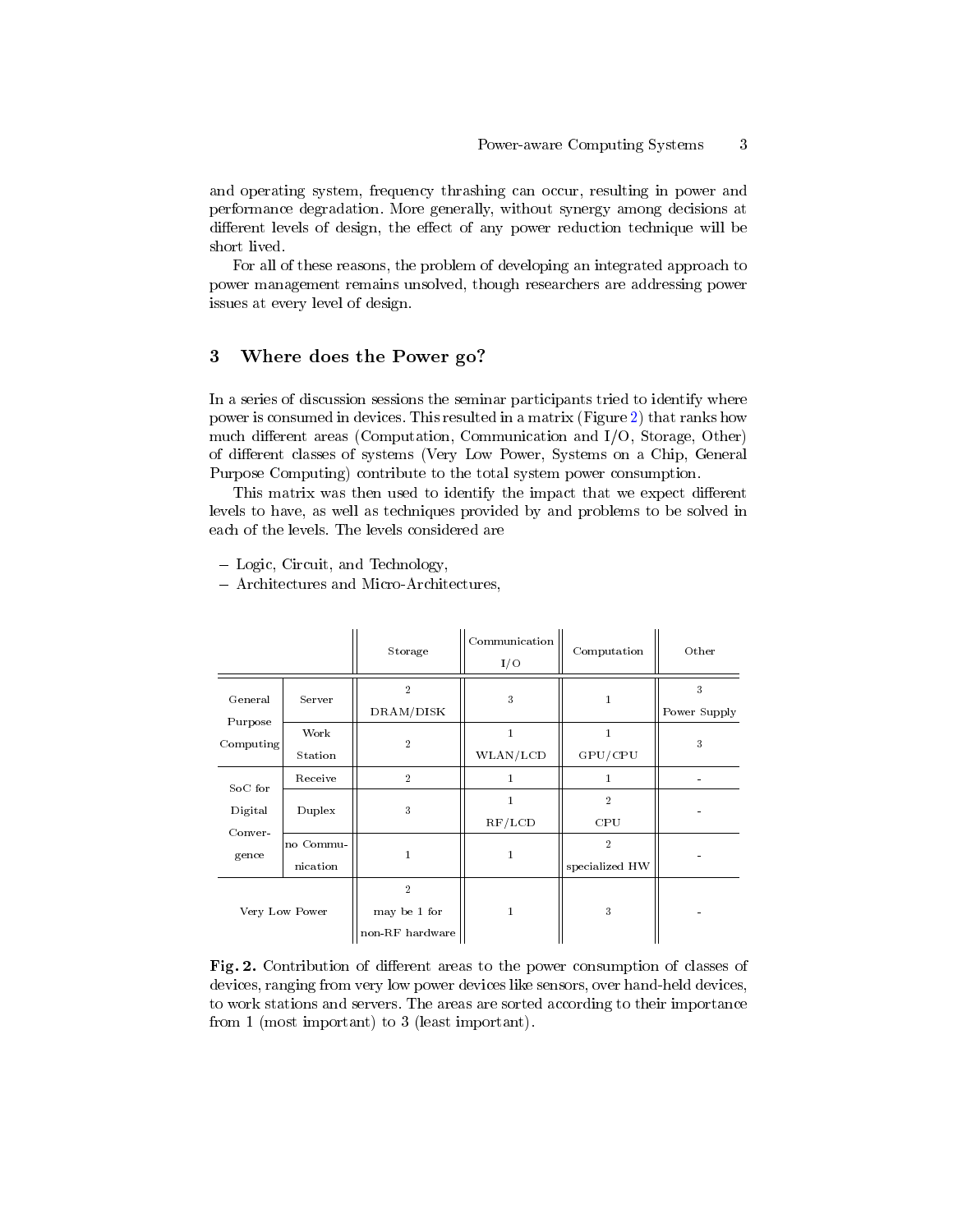- 4 L. Benini, U. Kremer, C.W. Probst, P. Schelkens
- { Compilers, Virtual-Execution Environments, Operating Systems, and Middleware, and
- Applications and Algorithms.

The following sections give an overview of the results identified in working groups for the respective levels.

### 3.1 Logic, Circuit, and Technology

On the hardware level leakage power has been identified as the major problem. In scaling for performance, the main goal is to reduce both supply voltage as well as gate threshold voltage to reduce dynamic power, while keeping enough drive current. Unfortunately, that creates an exponential rise in leakage power that even can exceed dynamic power—that is, the energy used without the system doing anything is higher than the energy used for the actual operation.

One solution would be to increase the gate threshold voltage, which results in lower leakage power, but also shrinks the acceptable range of supply voltage. To compensate for this, one would need ever thinner gate oxides—which results in increased gate leakage.

So using current technologies, scaling as usual will not do the trick. At the same time new device architectures are needed. However, since Moore's law still seems to be valid, choices will have to be made rather quickly, identifying the right technology to create cost effective yielding processes that will be usable in giga-scale architectures.

The ITRS roadmap [\[3\]](#page-6-2) requests that the increase in overall power consumption should be almost zero in this decade, while dynamic power alone currently increases 1.4 times per 3 years. If the leakage component is added to these numbers, the increase becomes much steeper. Thus the power increase might become a big stumbling block to Moores law. At the same time, frequency, supply voltage, and threshold-voltage selection heavily depend on the workload and can thus require interaction with the system level. Hardware, however, severely limits the degrees of freedom available, and beyond 65nm technology both leaking as well as gate delay get out of hand, unless the size of devices is increased, counteracting the idea of scaling. Clearly a fundamental change in CMOS device architecture is needed to keep up the pace of Moore's law.

From the perspective of the logic, circuit, and technology level it is questionable whether more parallelism is going to reduce the overall energy consumption. While extra parallelism allows to reduce the supply voltage for the same performance and in this way to reduce power/energy, it also introduces extra transistors (more leakage) and extra and longer wires (more capacitive coupling, noise issues). On top of these issues a lower supply voltage also stresses the variability issues. To be able to resolve these problems we need to better understand the underlying physical phenomena. This will require more interaction between the system/architecture, circuits, and technology communities.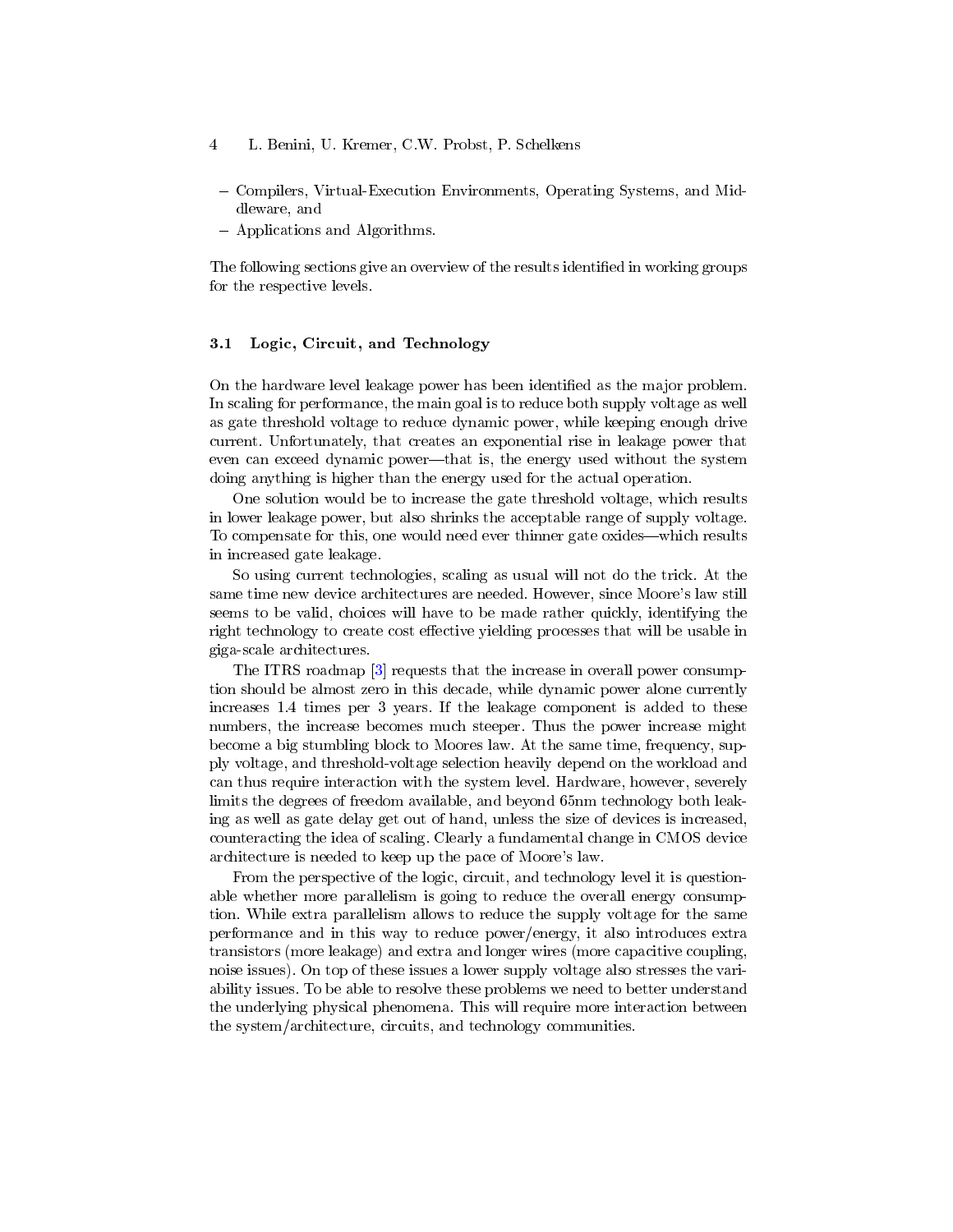#### 3.2 Architectures and Micro-Architectures

The common trend in (micro-) architecture design is to have numerous small, potentially heterogeneous/special-purpose cores. These architectures are dominated by communication across cores. In the general-purpose domain the main problem is resource contention that requires intelligent coordination to be resolved. In the application-specic domain, architectures can be optimized with respect to power consumption, e.g. by using a simplified voltage-gating approach.

In order to allow an energy-efficient usage of a given architecture, it should expose any non-uniformity to allow its exploitation by the software system running on top. Other needs include support for high-bandwidth communication between devices, more explicit support for concurrency, as well as mechanisms to exploit locality. Additionally there is an urgent need to develop APIs and instruction set architectures that allow systems to express and control variability in the architecture and application. This would require a holistic approach that encompasses I/O, storage, and compute resources.

On the other hand, there are topics that can be better dealt with by other layers. The level of logic, circuits, and technology should support an energyaware design and provide power-management knobs that support not only DVS, threshold-power control, supply-power control, and leakage, but also new, yet undiscovered approaches. The compiler, operating system, virtual-execution environment, and middleware layer should leverage the API provided by the architecture. Finally, at the application layer one would need new programming models to allow the overall system to efficiently use the resources provided by the architecture.

The main open issue on the architecture level is parallelism and how to extract it efficiently. This might require re-architecting the CPU, storage hierarchies, and more. Increases in parallelism might also call for rethinking the hardware support and hardware/software coordination regarding task scheduling, placement, and migration.

### 3.3 Compilers, Virtual-Execution Environment, Operating Systems and Middleware

The layer of compilers, virtual-execution environments, operating systems, and middleware is especially well suited to predict and determine the current and future behavior of programs and tasks by using just-in-time compilation to reshape program behavior at run time. Components on this level can pass information up and down to lower and higher levels, e.g. to disable memory banks in computation intensive areas of an application.

In general, these components could process implicit and explicit applicationlevel constraints, e.g. related to security, reliability, and real time. However, this is a mechanism that is mostly unsupported by current programming models. To allow systems and programmers to benet from constraint processing we would need new power-aware programming models.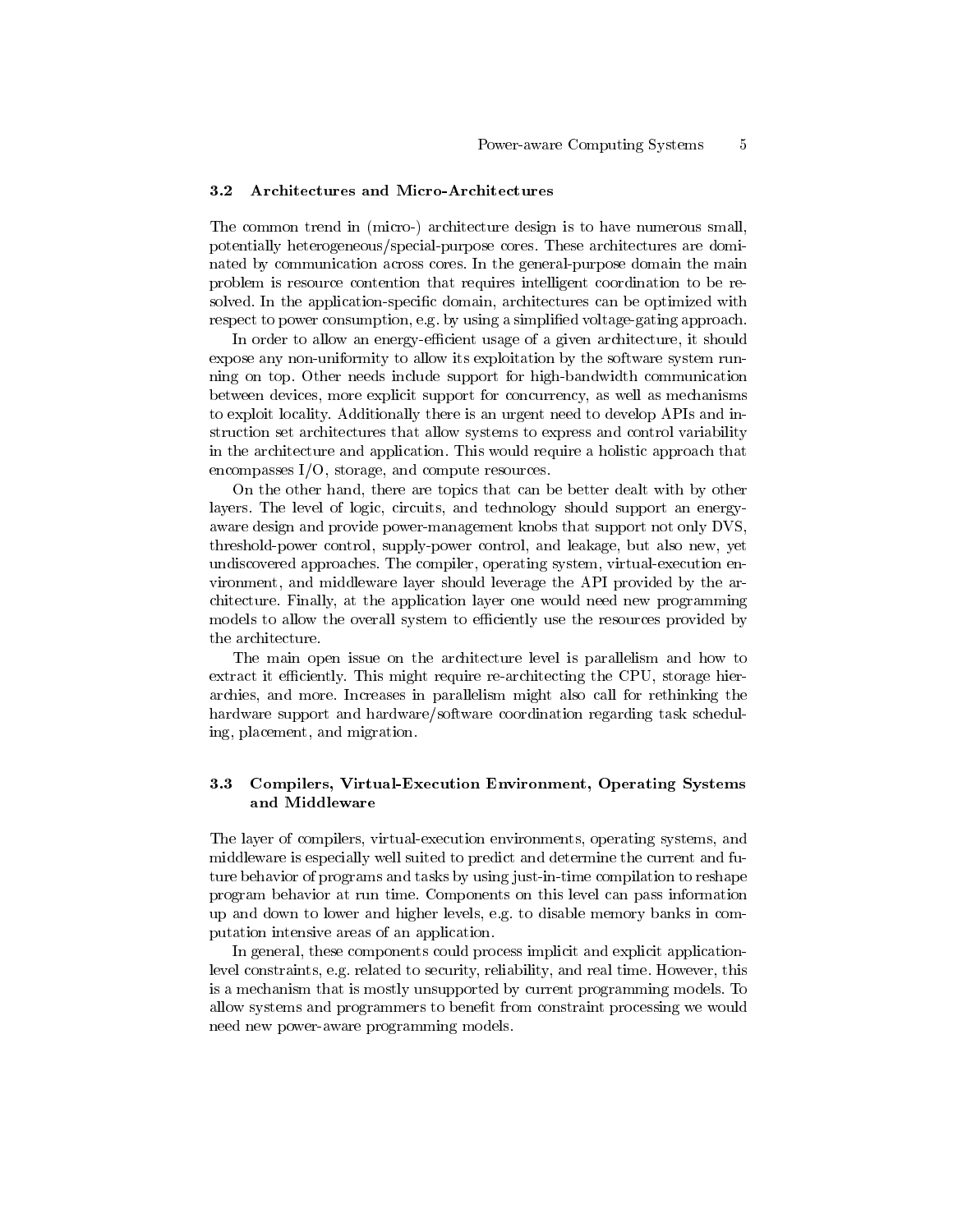#### 6 L. Benini, U. Kremer, C.W. Probst, P. Schelkens

As a rule of thumb one can say that the higher the overhead of an optimization or analysis, the coarser granularity is needed to make it work, that is to justify the need to enable it. This leads to the question which optimizations are most protable for the reduction of energy consumption. The working group identied hibernation of resources to reduce leakage, DVS of whole processors and individual cores, and quality of result tradeoffs, where the last one would require semantic models to allow the quantification of tradeoffs. The most profitable optimizations and analyses to enable decisions on how to adjust system parameters are parallelization, phase detection (e.g. flag change in communication requirements), and pattern detection (e.g. producer/consumer). Especially the detection of phases and patterns would allow to adjust the overall system parameters according to the current system role.

The challenge in the area of compilers, virtual-execution environments, operating systems, and middleware is to define and enable interactions across different layers. By systematically designing all layers of complete systems, each layer can be designed such that it can make assumptions on the behavior of other layers and will be able to influence the overall system behavior. The ultimate goal is to develop a whole-system solution that can deal with the variability of the resource requirements and execution constraints of the application as well as of the features and resources of the target system.

#### 3.4 Applications and Algorithms

Generally speaking the optimization potential increases with the abstraction level, making it advantageous to optimize at the system and algorithmic level. There are two possible approaches to enable those optimizations—either by acquiring application knowledge or by developing domain-specic systems and algorithmic-evaluation frameworks.

Evaluation frameworks need to support scenarios that reflect the huge system space in a representative way to reduce the time needed for simulation of the system behavior. The main property required in these frameworks is that they offer domain-specific architectural templates that include and model all system components to allow substantiated simulation results. In addition, each system component needs to be equipped with a power model that is as accurate as possible. Currently these models are often hard to obtain from industry or even unavailable, e.g. for some analogue components whose behavior is hard to describe.

Having these general evaluation frameworks available would allow to identify the critical consumers in a system design. These would then be targeted to reduce their power consumption. To support this process, metrics for the tradeoff are needed. For example in multimedia applications a technique to measure or judge the picture quality per consumed Watt would be needed.

In the area of applications and algorithms this working group identified two major challenges. To enable evaluation frameworks we will need domain-specic power-optimization technologies that cover the system and implementation lev